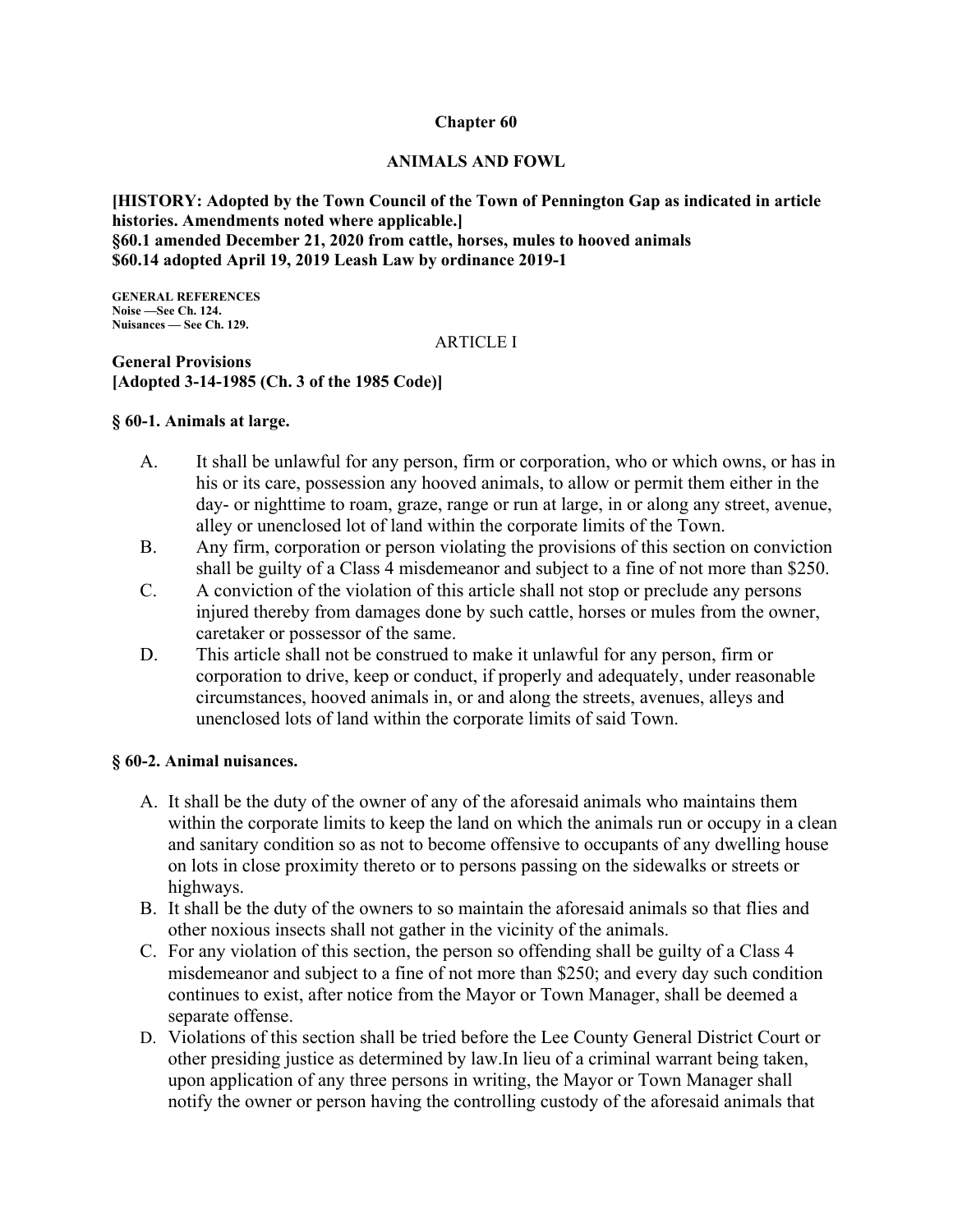the keeping of the animals constitutes a nuisance to persons as aforesaid, and that the owner shall have 10 days to abate the nuisance or criminal action under this section will be taken. In the event the nuisance is abated within the period as aforesaid, then the abatement of the nuisance shall be a bar to any further criminal liability under this section. [Amended 10-9-1967]

## **§ 60-3. Dead animals.** [Amended 5-7-1947]

When any horse, cow, mule, chicken or other fowl or other animal shall die within the corporate limits, and shall be not immediately removed by the owner thereof, it shall be the duty of the Superintendent of Public Works or designee to notify the owner thereof, and the Mayor and Town Manager, and if the owner does not forthwith cause the same to be removed and buried or burned, it shall be the duty of the Superintendent of Public Works or designee to remove and bury the same at the expense of the Town. Where the owner of said animal shall fail to remove the same after notice of its death, and it has become necessary to have the same removed at the expense of the Town, such owner shall be guilty of a Class 3 misdemeanor and subject to a fine of not more than \$500 for each offense, and taxed with the costs of such removal, which shall be made part of the fine.

## **§ 60-4. Keeping hogs.**

- A. It shall be unlawful for any person to keep any live hogs or live pigs within the corporate limits of the Town, except for immediate shipment or slaughter. [Amended 5-5-1997]
- B. Any person violating this section shall be guilty of a Class 4 misdemeanor and subject to a fine of not more than \$250 for each such hog or pig so kept by him, and each day such violation is continued shall be deemed a separate offense.

# **§ 60-5. Keeping fowl.**

- A. It shall be unlawful for any person to keep any live fowl, with the exemption of pet birds such as canaries or parrots that are kept inside the family dwelling, within the corporate limits of the Town, except for immediate shipment or slaughter.
- B. Any person violating this section shall be guilty of a Class 4 misdemeanor and subject to a fine of not more than \$250 for each such fowl so kept by him, and each day such violation is continued shall be deemed a separate offense.

## ARTICLE II

**Dogs Running at Large [Adopted 5-22-2001 by Ord. No. 1-2001] \$60.14 Leash Law adopted April 19, 2019 by Ord. 1-2019** 

## **§ 60-6. Allowing dogs to run at large prohibited.**

It shall be unlawful for the owner or custodian of any dog to permit said dog to run at large within all areas of the corporate limits of the Town of Pennington Gap, Virginia. For purposes of this section, a dog shall be deemed to run at large while roaming, running or self-hunting off the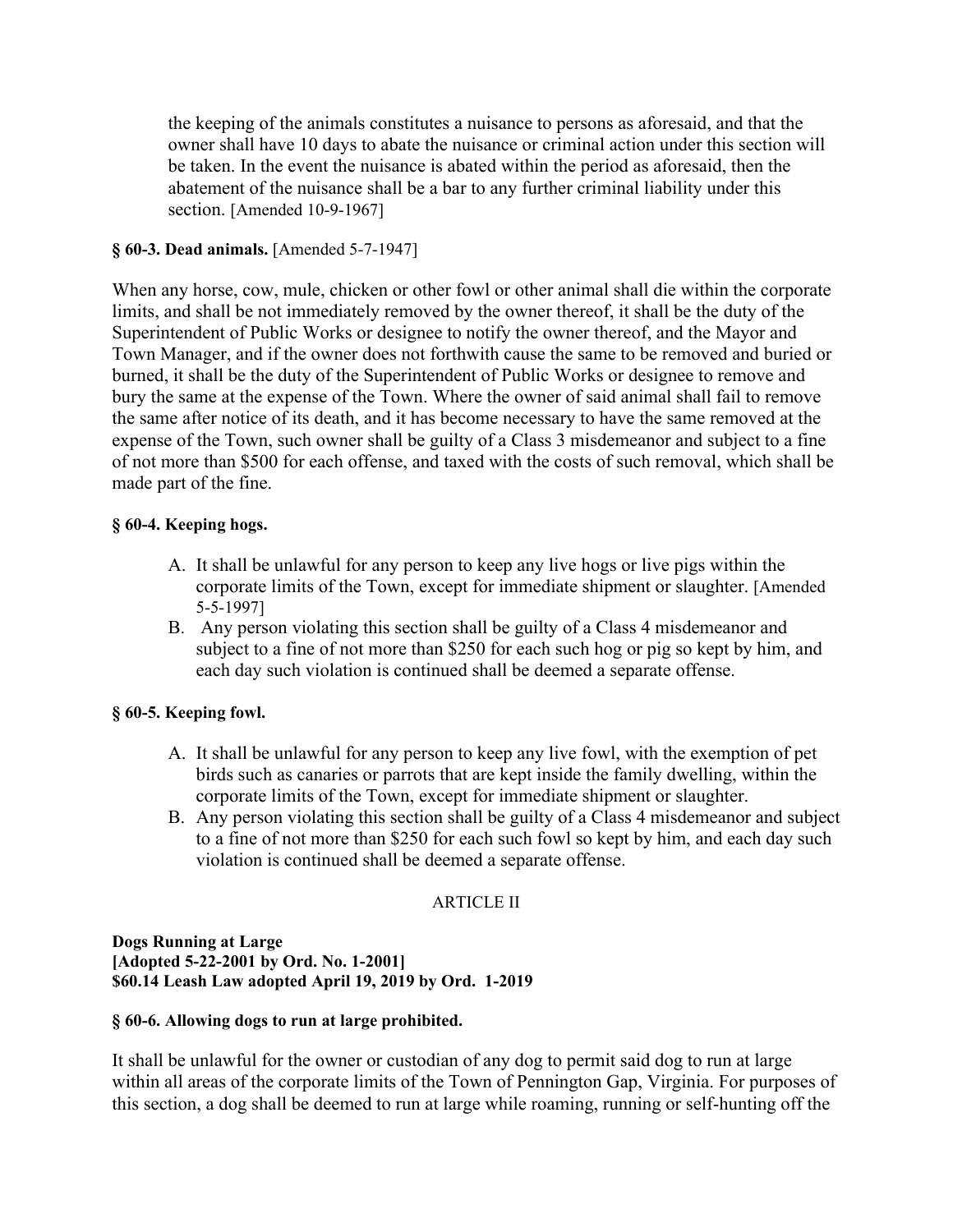property of its owner or custodian and not under its owner's or custodian's immediate control.

## **§ 60-7. Owners responsible for compliance.**

All persons who are the owners or custodians of dogs within the corporate limits of the Town of Pennington Gap, Virginia shall at all times take all appropriate and necessary steps to confine, restrict, or pen said dogs so as not to violate the provisions of this article. Any person who permits his dog to run at large or remain unconfined, unrestricted or not penned up shall be deemed to have violated the provisions of this article.

### **§ 60-8. Violations and penalties.**

Any person who shall violate or fail to comply with any of the provisions of this article shall be guilty of a Class 3 misdemeanor and fined an amount of not more than \$500.

### ARTICLE III

#### **Identification of Dogs and Cats [Adopted 6-16-2003 by Ord. No. 1-2003]**

### **§ 60-9. Definitions.**

The following words, terms and phrases, when used in this article, shall have the meanings ascribed to them as set forth below, except where the context clearly indicates a different meaning:

AT LARGE —% Any dog or cat shall be deemed to run, go or be "at large" while roaming, running or self-hunting off the property of its owner or custodian and not under the direct and immediate control of the owner or custodian.

OWNER —% Any person having a right of property in a dog or cat and any person who keeps or harbors a dog or cat or has it in his care or who acts as custodian and any person who permits a dog or cat to remain on or about any premises occupied by such person.

#### **§ 60-10. Identification tags required.**

It shall be unlawful for the owner or custodian of any dog or cat to allow such dog or cat to go, run or be at large in the Town without an identification tag securely fastened to a substantial collar and worn by such a dog or cat indicating the owner's name and address whether on public or private property. Any dog or cat without such tag shall be considered to be a stray animal and subject to be removed by the Dog Warden as such.

#### **§ 60-11. Exceptions.**

The owner of a dog or cat may remove the collar and identification tag required by this article when the dog is competing in a dog show; when the dog has a skin condition which would be exacerbated by the wearing of a collar; when the dog is confined; or when the dog is under the immediate control of its owner.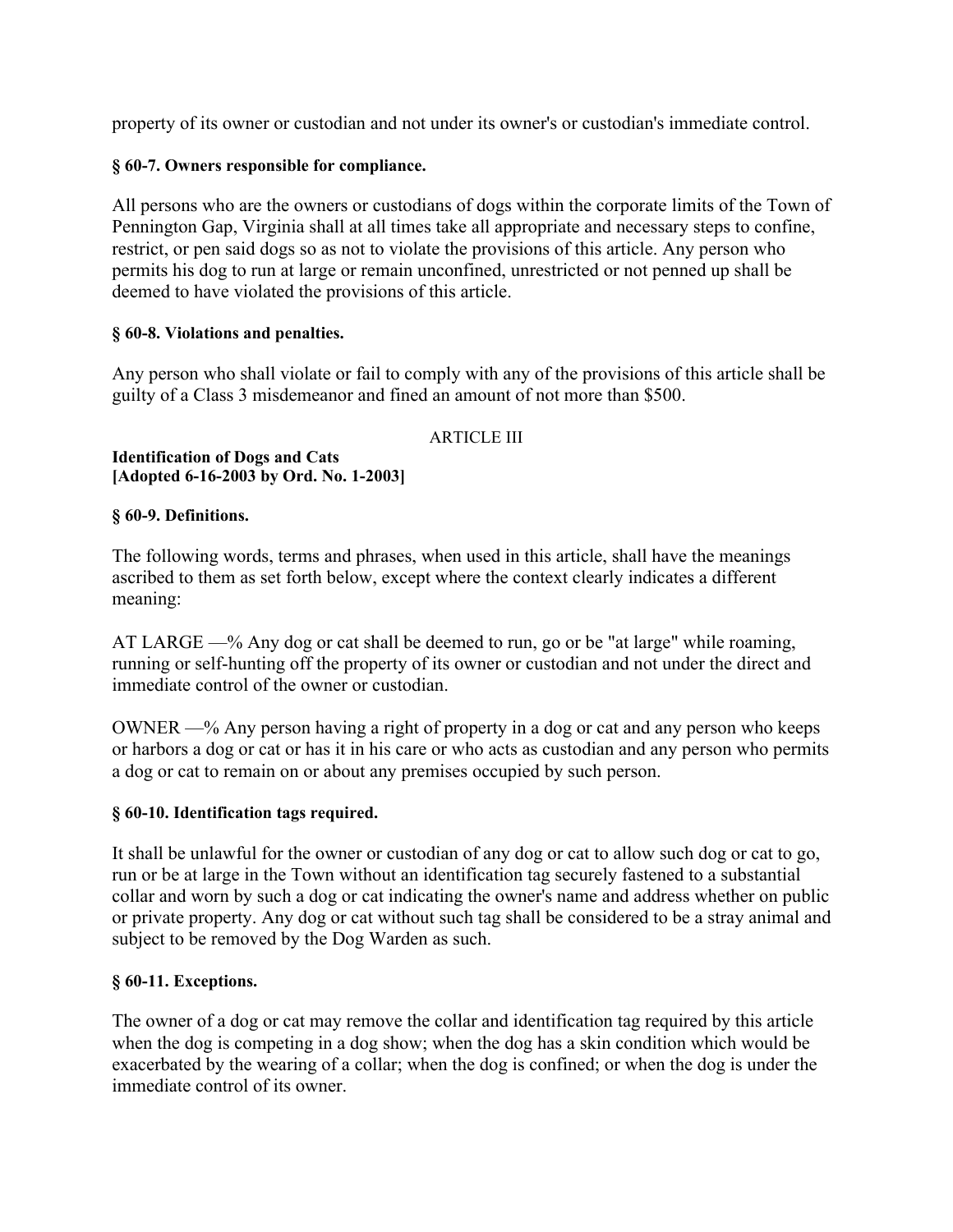### **§ 60-12. Violations and penalties.**

Any person found to be in violation of this article shall be guilty of a Class 4 misdemeanor and subject to a fine of not more than \$250 for each separate violation.

## **§ 60-13. Hybrid Canines.**

# **{HISTORY: Adopted by the Town Council on October 20, 2014}**

It shall be unlawful for any person to own or possess a hybrid canine in the Town of Pennington Gap, Virginia unless such person shall first have obtained a permit from the Town Manager to ensure the adequate confinement and responsible ownership of said hybrid canine as required by the provisions of this division. (Ord. No. 7A-22, 11-26, 11-26-13)

**State law references** – Authorization to establish hybrid canine permitting process by ordinance, Code of Va., §3.2-6582.

Permit requirements:

- (a) Any person owning or possessing a hybrid canine shall obtain an annual, non-transferable permit from the animal control officer no later than January 31st of each year. Such permit will expire on December  $31<sub>st</sub>$  of each year and may be renewed upon submission of a new application. Permits may be revoked or renewal refused based on violations of this division.
- (b) To obtain a hybrid canine permit or renewal, the owner of such animal shall file with the Town Manager an application form, supplied by the Town Manager, which shall include the following information, along with evidence and documentation satisfactory to the animal control officer:

(1) The full name of the applicant;

- (2) The applicant's street and mailing address, legal (permanent) location;
- (3) The applicant's telephone numbers, permanent and local;

(4) The full legal name of the person who is primarily responsible for the day-to-day care and confinement of the hybrid canine, if different from the applicant; such custodian's street and mailing address, legal (permanent) and local; and such custodian's telephone numbers, permanent and local;

(5) Location, including street and mailing addresses, where the hybrid canine will be kept, confined, and sheltered;

(6) Name of the legal owner of the property upon which the hybrid canine will be kept, confined, or sheltered;

(7) Name of the hybrid canine along with its sex, color, height, age, vaccination records, length and any identifying marks;

(8) A color photograph clearly showing the animal;

(9) Certification that the hybrid canine has been permanently identified by means of a tattoo on the inside thigh or by electronic implantation;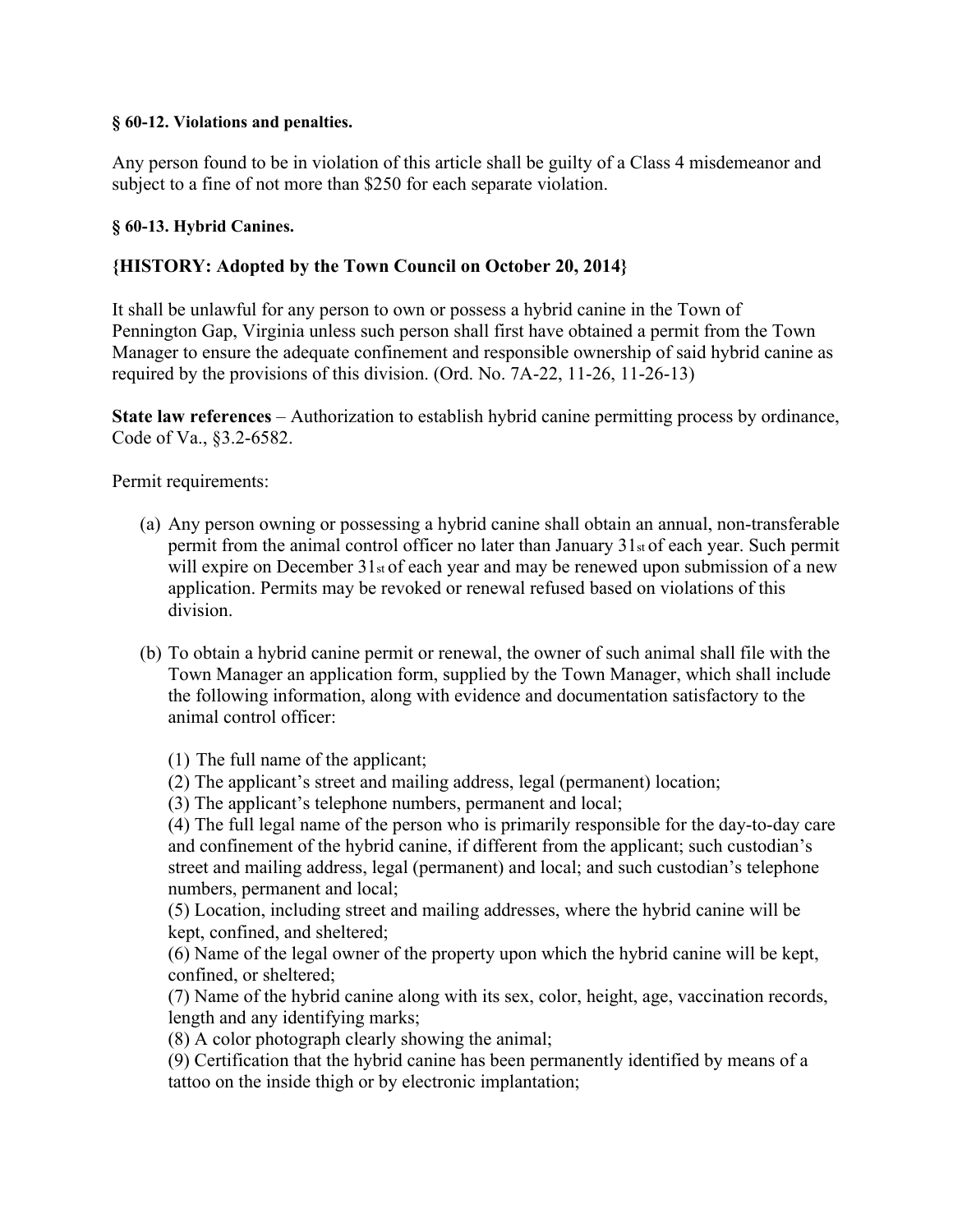(10) Certification that the property where the hybrid canine will be kept has liability insurance coverage in an amount not less than \$100,000.00 per incident to cover any claims for injuries or damages arising from the keeping of the hybrid canine on such property; and

(11) An executed consent form authorizing the animal control officer to inspect the premises where the hybrid canine is confined on an annual basis for the sole reason of ensuring that the owner is in compliance with the permit and this division.

(c) A hybrid canine shall at all times be confined on property occupied by the owner custodian in a humane manner in a proper enclosure or structure in such a location and of such sufficient height and design to prevent its escape or direct contact with or entry by inors, adults or other animals.

(1) The pen or enclosure shall contain at least 1,600 square feet of space.

(2) To prevent digging out along the fence, concrete footers at least one foot wide and six inches deep shall be installed along the perimeter of the pen or enclosure.

(3) The pen or enclosure shall be surrounded by a chain-link fence at least four feet in height and no closer than six feet to the pen or enclosure.

(4) Any fencing used in the construction of the pen or enclosure shall be of 11 gauge wire or its equivalent.

(5) The property on which the hybrid canine is kept shall be posted with clearly visible signs warning both minors and adults of the presence of a hybrid canine on the property.

(d) A hybrid canine shall not be allowed to run unleashed outside of its cage or enclosure or to roam or self-hunt on the property of its owner or custodian.

(e) When off of its owner's or custodian's property, a hybrid canine shall be kept under the direct supervision and immediate control of its owner or custodian. Such control shall include, but not be limited to, keeping the hybrid canine on a leash and muzzling the animal in such a manner as not to cause injury to the animal or interfere with the animal's vision or respiration but so as to prevent it from biting a person or another animal.

(f) The owner or custodian of a hybrid canine shall immediately notify the animal control officer if the hybrid canine is (a) loose or not confined; (b) bites or attacks a person or another animal; (c) dies; or (d) has been moved to a different location.

(g) No permit holder shall own or possess more than two (2) hybrid canines. A separate permit shall be obtained for each hybrid canine owned or possessed by the permit holder.

(h) The animal control officer shall provide the owner or custodian with the uniformly designed tag which identifies the animal as a hybrid canine and the owner or custodian shall affix the tag to the animal's collar and ensure that the animal wears the collar and tag at all times.

(i) The division shall exclude and not apply to educational, commercial, or scientific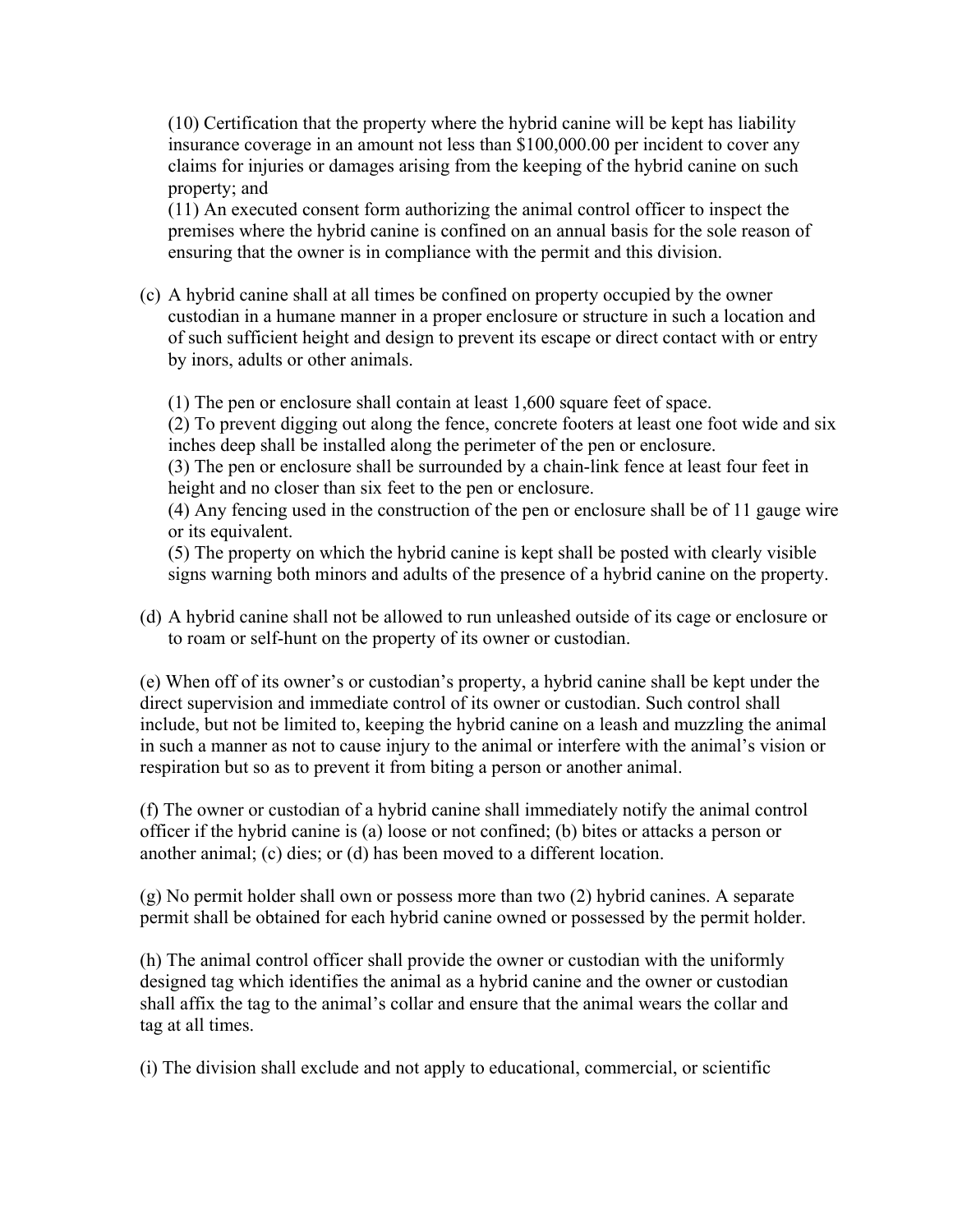organizations including but not limited to theme parks, zoos, circuses, licensed research or medical institutions, and wildlife refuges.

(j) The Town shall provide notice of the issuance will be kept.

**State law references** – Authorization to establish hybrid canine permitting by ordinance, Code of Va. §3.2-6582.

# **Permit fee.**

There is hereby imposed an annual hybrid canine permit fee upon all persons owning or possessing hybrid canines in the Town as follows: \$100.00 per year. A hybrid canine permit obtained pursuant to this division shall be renewed annually for the same permit fee and in the same manner as the initial permit was obtained.

**State law references** – Authorization to establish a permit fee to cover the cost of the permitting process, Code of Va. §3.2-6582.

# **Penalties.**

Any person, whether an owner, agent or employee, violating, causing, or permitting the violation of this article for the conditions of the permit shall be guilty of a class 3 misdemeanor for the first violation and a class 1 misdemeanor for a second or subsequent violation. The court may order the owner or custodian of a hybrid canine to surrender the animal for euthanasia in accordance with the provisions of the Code of Virginia §3.2-6562.

**State law references –** Authorization to establish hybrid canine permitting process by ordinance, Code of Va. §3.2-6582(B).

Hybrid canines killing, injuring or chasing of livestock and poultry, compensation.

- (a) It shall be the duty of any animal control officer or other officer who may find a hybrid canine in the act of killing or injuring livestock or poultry to kill such a hybrid canine forthwith, whether such hybrid canine bears a tag or not. Any person finding a hybrid canine committing any of the depredations mentioned in this section may kill such hybrid canine on sight as may any owner of livestock on land lawfully utilized by the livestock when the circumstances show that such chasing is harmful to the livestock. Any court may order the animal control officer or other officer to kill any hybrid canine known to be a confirmed poultry killer. The court, through its contempt powers, may compel the owner, custodian, or harbor of the hybrid canine to produce the hybrid canine.
- (b) Any animal control officer who has reason to believe that any hybrid canine is killing livestock or poultry shall be empowered to seize such hybrid canine solely for the purpose of examining such hybrid canine in order to determine whether it committed any of the depredations mentioned herein. Any animal control officer or other person who has a reason to believe than any hybrid canine is killing livestock, or committing any of the depredations mentioned in this section, shall apply to a magistrate serving the locality